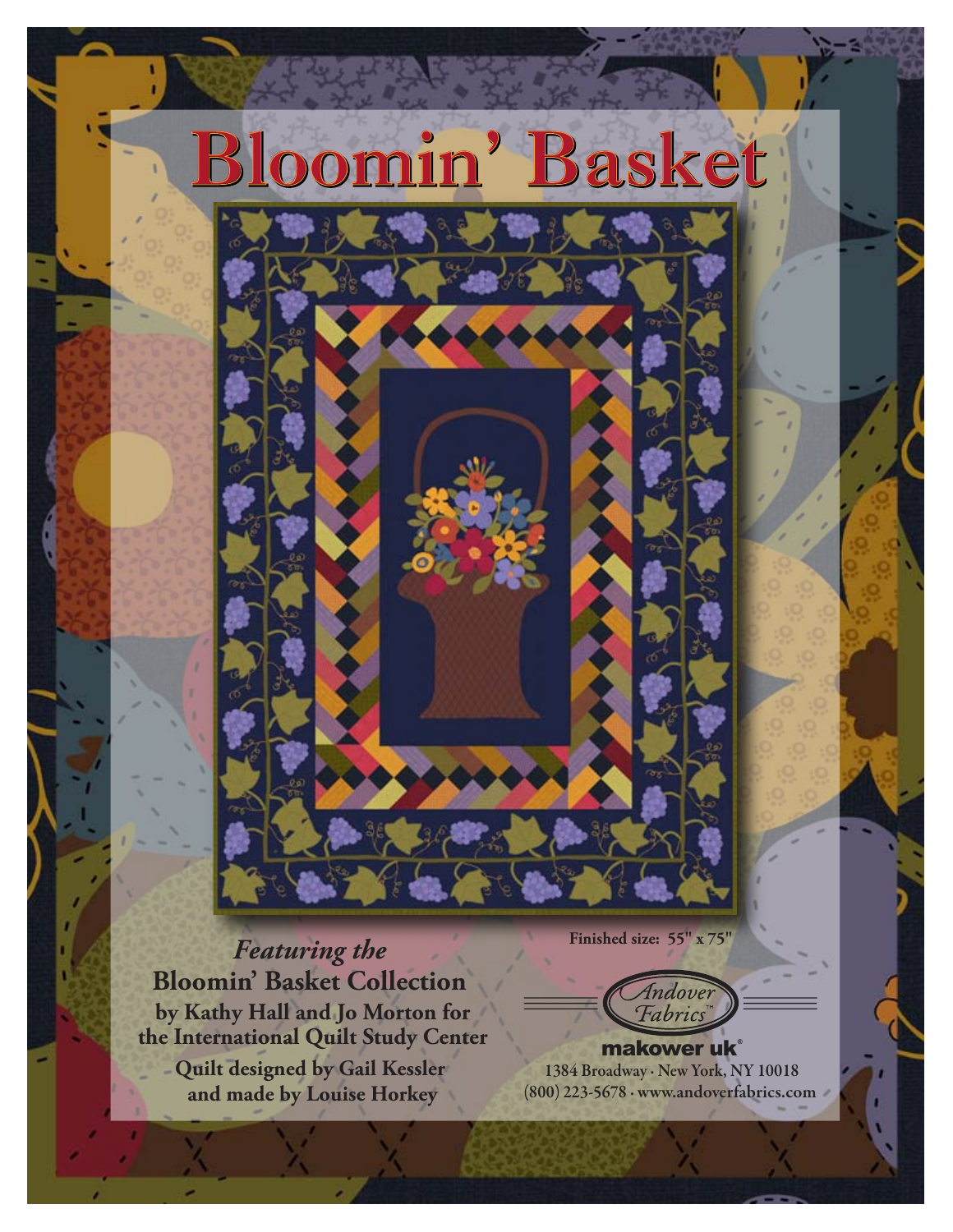## **Bloomin' Basket Quilt**

*Introducing Andover Fabrics new collection: Bloomin' Basket by Kathy Hall and Jo Morton for the International Quilt Study Center Quilt designed by Gail Kessler and made by Louise Horkey*

## **Planning**

Quilt finishes 55" x 75"

Need a quick gift for a special occasion? Give a bouquet of flowers that is sure to delight. The printed basket panel makes an easy faux appliqué center, leaving you time to piece the fun "braided" border.

## **Fabric Requirements & Cutting Directions**

Note: A fat <sup>1</sup>/<sub>4</sub>th is an 18" x 20"-22" cut of fabric. Mitered vine print borders include 4" extra length to allow for careful placement of print.

- **\*3498-B1 s yard Black Tone on Tone (pieced border squares)**
- Cut  $(64)$   $2\frac{1}{2}$  squares
- **4069-P Fat 4 yard Purple Stripe Itsy Bits II (pieced border)**
- Cut (16)  $2\frac{1}{2}$ " x 5%" rectangles
- **4070-G w yard Green Four-Dot Itsy Bits II (pieced border, binding)**
- Cut  $(7)$  2<sup>1</sup>/<sub>2</sub>" x width of fabric strips for binding
- Cut (8)  $2\frac{1}{2}$ " x 5<sup>7</sup>/<sub>8</sub>" rectangles
- **4217-B 1 panel Bloomin' Baskets Print (center)**
- Cut (1)  $20\frac{1}{2}$ " x  $40\frac{1}{2}$ " rectangle
- **4218-B 4 yards Bloomin' Baskets Vine Print (outer border)**
- Cut (2) borders 11" x 79", cut lengthwise
- Cut (2) borders 11" x 59", cut lenghwise

## **Making & Assembling the Quilt**

- 1. Fussy cut the basket panel to allow  $\frac{1}{4}$ " seam allowances around the printed motif. The panel should measure  $20\frac{1}{2}$ " x  $40\frac{1}{2}$ " raw edge to raw edge.
- 2. Cut the Itsy Bits II prints into a total of 128 rectangles that are each  $2\frac{1}{2}$ " x  $5\frac{7}{8}$ ". Trim half of the rectangles as shown in Diagram 1 and half as shown in Diagram 2, referring to Diagram 6 to determine which way to cut each print. Note that 8 purple stripe patches (4069-P) are cut as in Diagram 1 and 8 are cut as in Diagram 2.

#### **Fat 4 yard of each of the following Itsy Bits II Fabrics (pieced border)**

4064-O Orange Crosses 4064-R Red Crosses 4065-P Purple Twigs 4065-V Olive Green Twigs 4066-G Green Bars 4067-G Green Posies 4067-P Purple Posies 4067-R Red Posies 4068-R Red Wreath 4068-Y Yellow Wreath 4069-Y Yellow Stripe 4071-O Rust Stars 4071-Y Yellow Stars From each: Cut (8)  $2\frac{1}{2}$ " x 5%" rectangles

Additional fabric required for backing.

#### **\*3498-B1 32 yards Black Tone on Tone (backing)**

Cut and piece to fit quilt top with 4" overlap on all sides.

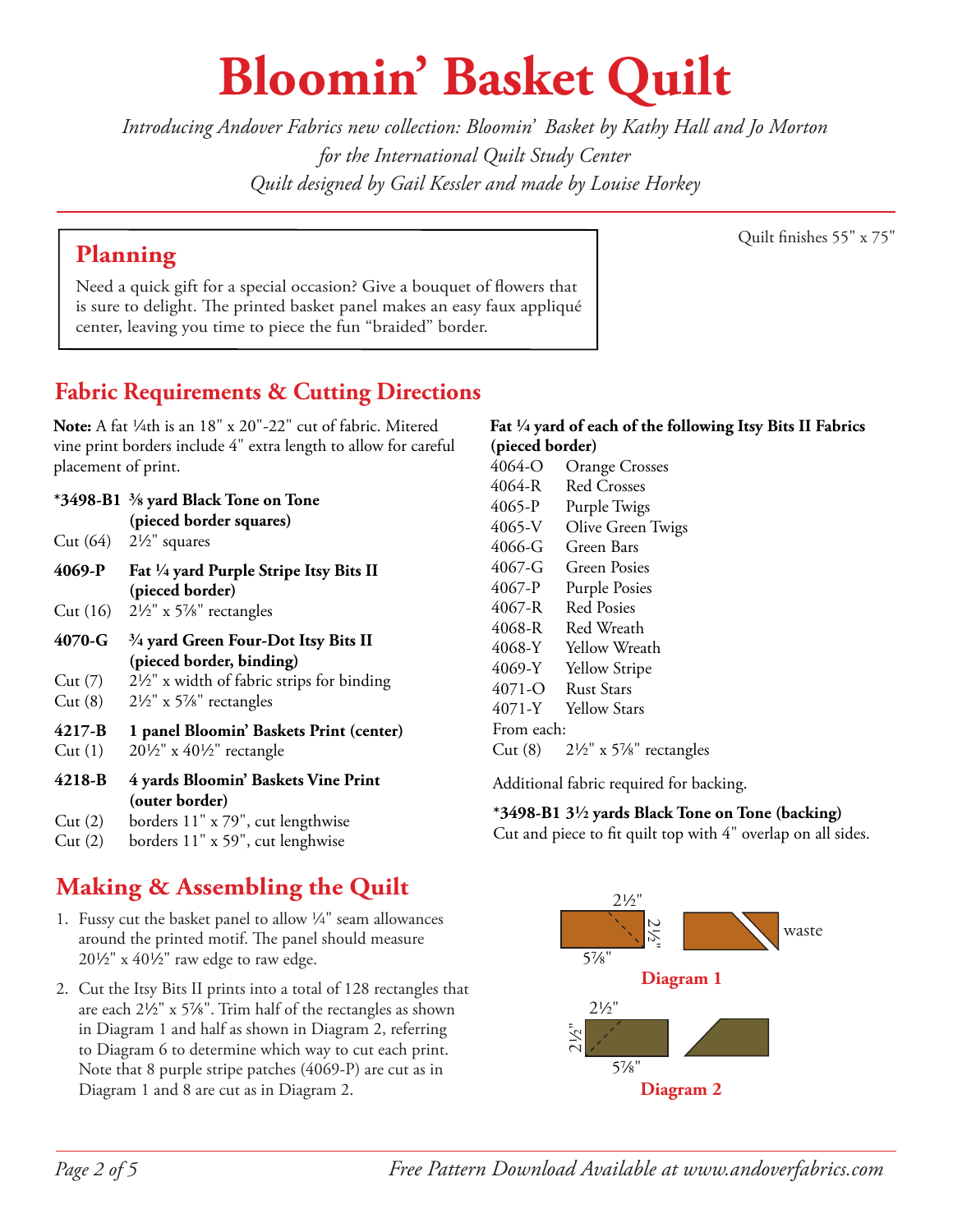### **Bloomin' Basket Quilt**

- 3. Sew a black  $2\frac{1}{2}$ " square to the end of each Diagram 2 patch to make a pieced unit (Diagram 3).
- 4. The borders are sewn with 16 colored patches that repeat in the same order around the border. If you wish to duplicate this placement, refer to the Diagram 6 for patch order. Feel free to position the patches randomly if you prefer. Sew a pieced unit to a Diagram 1 patch (Diagram 4). Continue adding pieced units and Diagram 1 patches until you have joined 20 of each to make a side braided border (Diagrams 5 and 6), repeating the color order as needed. Repeat for the other side. Likewise, join 12 of each type to make the top braided border. Repeat for the bottom.
- 5. Refer to the Quilt Diagram. Pieced braided borders are trimmed as each is sewn to the quilt. They are longer than needed to allow for the best placement. You may want to audition each border before sewing it to the quilt. Place a pieced border next to the center panel and fold under the ends where the border will get trimmed at the edge of the quilt. Label each border top, bottom, right, or left, and mark the ends with pins to help with placement later.
- 6. The braided borders are added to the quilt in counterclockwise order, beginning with the top border. Align the appropriate end of the top border with the top left corner of the center panel. Beginning at the raw edge of the panel, sew the braided border to the center (seam A), stopping stitching about 2 inches from the top right corner of the panel. Trim the left end of the border even with the left side of the center panel. Do not trim the right end of border until later. Align the appropriate end of the left side border with the bottom left corner of the center panel. Stitch the border to the left side (seam B). Trim both ends of the left border even with the quilt. Add the bottom border (seam C), and then the right border (seam D) in the same manner, trimming after each addition. Finally, complete the seam of the top braided border (seam E), and trim the top border even with the right side.
- 7. Pin the vine borders to all sides of the quilt, repositioning them as needed to achieve the best placement of the vine print. Sew borders to all sides, stopping stitching  $\frac{1}{4}$ " from corners of the quilt. Miter the corners and trim the excess from the seam allowances.

## **Finishing the Quilt**

8. Layer quilt with batting and backing. Quilt in the ditch around the printed flowers and basket handle. Quilt an allover grid in the basket. Echo quilt the background around the basket. Quilt in the ditch around the braided border patches. Quilt around the leaves and vine in the outer border. Bind to finish the quilt.

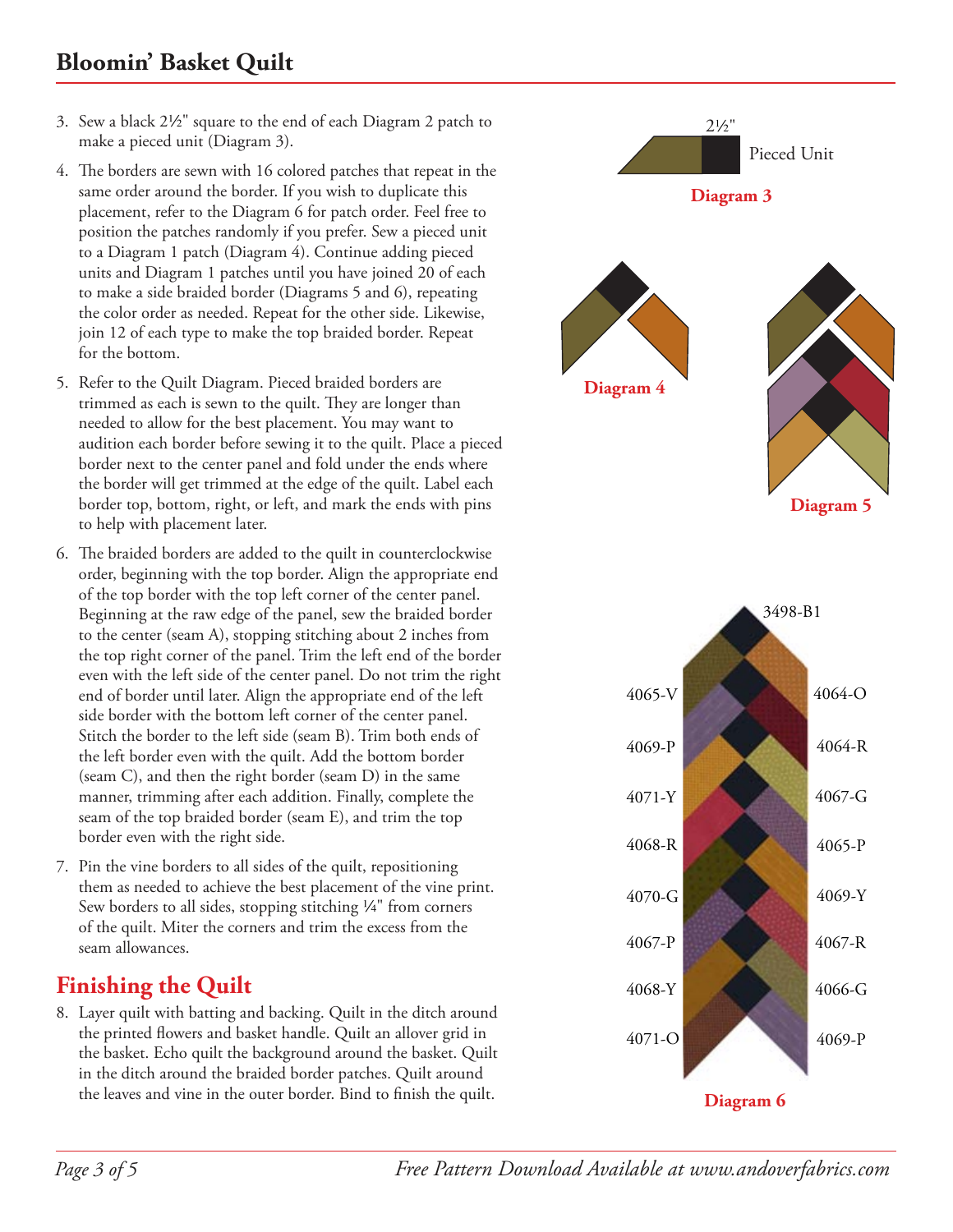

**Quilt Assembly**